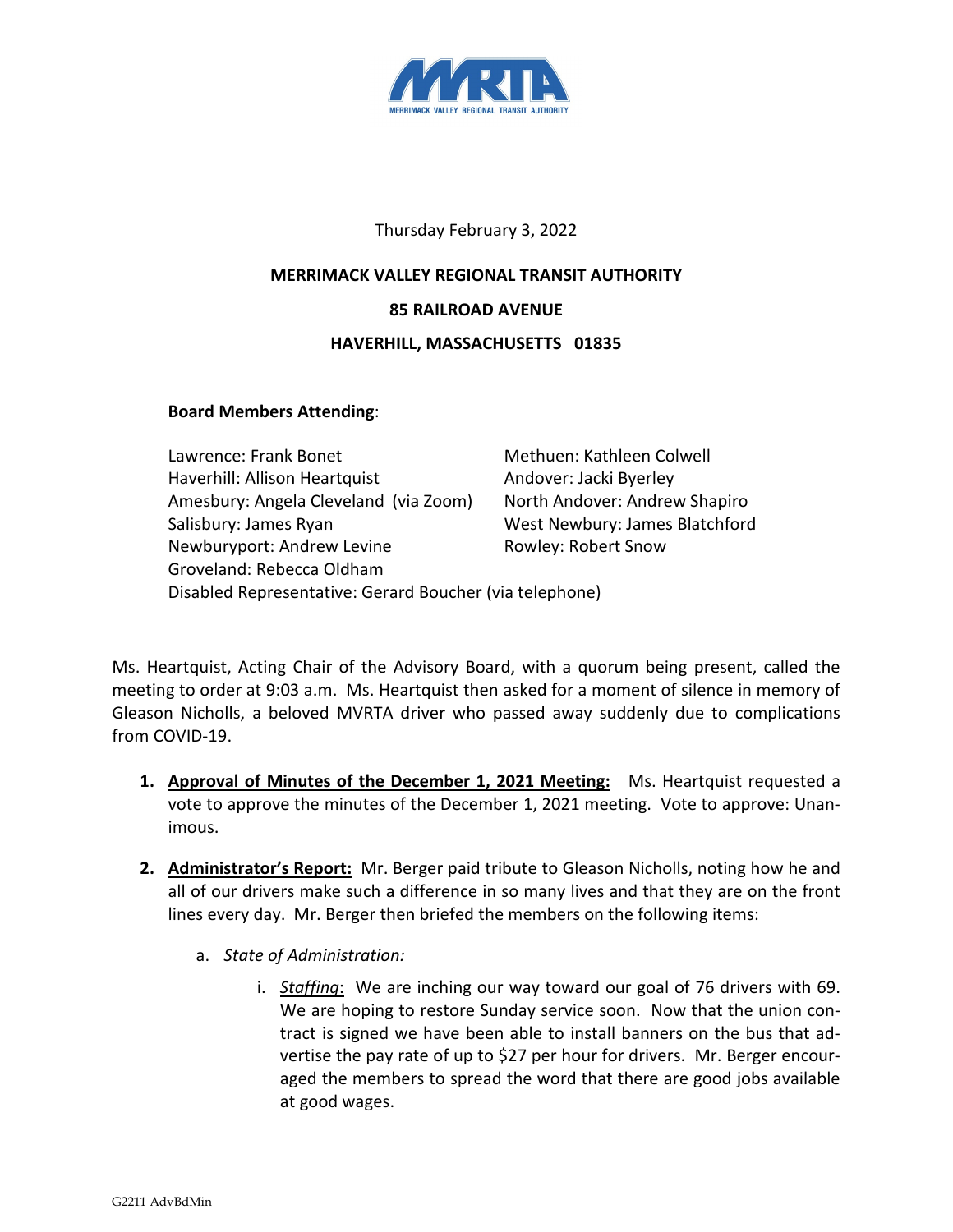

- ii. *SNOW*: Mr. Berger advised the members of actions taken on snow days so far this winter. A storm in early January did not cancel service but the buses did run on designates snow routes. A blizzard that occurred at the end of January did cause service to be interrupted for one day., along with all RTA's from Worcester west.
- iii. *COVID-19*: Mr. Berger announced that the roll-out of MVRTA's vaccine mandate is a success story. He commended Jaymi Swarbrick, H.R. Director for her communication of the policy, her follow-up to make sure every employee is either vaccinated or tested weekly. As a result we have achieved 100% compliance. We are at an 88.2% vaccination rate. Because the omicron variant is so contagious, drivers have missed a much higher number of days of work than usual, either because they tested positive or from a related factor, such as a driver's child's day care center being closed. This resulted in a substantial increase in the number of missed trips in December and January. Mr. Berger believes this situation has peaked and the number of missed trips will diminish going forward.
- b. *State of Operations:*
	- i. *Ridership*: Mr. Berger advised the members that bus ridership is up only 1%, or 62% of pre-pandemic ridership. Paratransit ridership is a little better at 66% of pre-pandemic ridership. We will be taking a look at the feasibility of Boston Commuter Bus service as its ridership is less than 6% of pre-pandemic levels.
- c. *State of Finance:*
	- i. *FY22 Budget to Actuals:* We are currently tracking according to budget but that is not going to last because of the wage increases negotiated in the bus drivers, van drivers and mechanics contracts. The Finance and Audit Committee will be presented with revisions to the FY 2022 Budget in advance of our next Advisory Board Meeting, at which time they will make their recommendations.
	- ii. *SFY 23 Governor's Budget:* Mr. Berger indicated that, although the Governor's budget calls for "level funding" of the RTAs at \$94M, that is actually a funding cut, as \$3.5M of that is carved out and applied to discretionary grants, thus reducing the net amount allocated for State Contract Assistance for base costs. We will continue working with our legislative delegation and our municipalities to make sure that we are appropriately appreciated and funded.
	- iii. *MVRTA Local Assessments as offsets to MBTA Assessments:* Mr. Berger assured the members that MVRTA is not interested in getting more money from the communities with one exception. About half of our member communities are leaving money on the table that could be going to local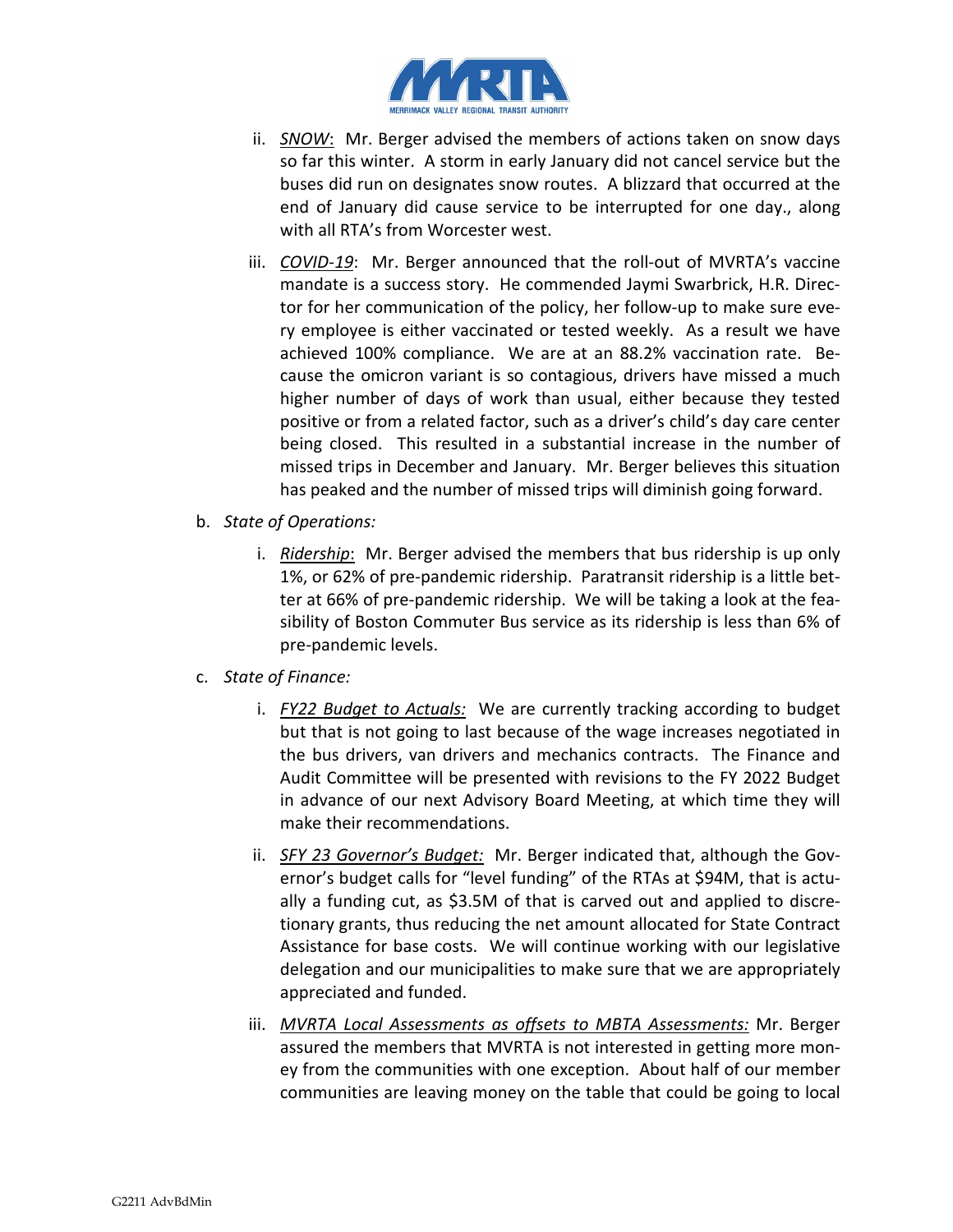

transit. RTA Assessment is subtracted from MBTA Assessment so it is in the best interests of every one of our communities to max out their full MBTA Assessment, as the cost to the communities will be the same, but the result will be more local funding for MVRTA.

- iv. *Open Grants:* We have about \$30M that we have yet to draw down, much of which is in COVID relief money that goes towards operations. That has allowed us to cover expenses that otherwise would have been slower in seeking reimbursement for, and allows us to stay whole for the next few years.
- d. *State of Planning & Implementation:*
	- i. *Free Fares!*: Mr. Berger related MVRTA's excitement to implement the free fare program on March  $1<sup>st</sup>$ . He invited the members to an event to be held at the Buckley Transportation Center in Lawrence on February  $28<sup>th</sup>$  to kick off the program. He thanked the members for unanimously supporting the bold move to go fare free.
	- ii. *Downtown Amesbury Routing:* Mr. Berger also invited the members to a media and community event with the City of Amesbury to celebrate the launching of an improved routing service through the City's Central Business District. The event will be held at the Heritage Towers on Main Street at 1:00 p.m. on February  $14<sup>th</sup>$ . The new route, which was basically drawn by Mayor Gove, reduces travel time and serves previously unserved destinations. The City has added no parking areas and pruned trees along the route enabling the buses to travel unimpeded.
	- iii. *New BRT-Style Gillig Buses:* Mr. Berger drew attention to a new bus parked outside. He described it as more stylish, slicker and more modern looking than our current buses. He gave credit to Assistant GM of Maintenance Dan Flaherty for getting Gillig to change our bus order at the last minute in order to get the newer model. Mr. Berger explained that the buses are pure white while the re-branding campaign of MVRTA is in progress, and will have decals applied that say "Watch this space for the new look
	- iv. *Boston Commuter Bus:* Mr. Berger stated that this will be an item for a future agenda but he wanted to inform the members that we need a solution for the disappointing performance of the Boston Commuter Bus. He pointed out that we're lucky if we carry 5 riders each way on this 45 foot bus. It takes a driver out of commission for the entire day who could be providing local service here in our communities. We also have six MCI coaches that are not getting used. Mr. Berger said he proposed a plan to the State to give them the vehicles and hey provided to a private operator but they are not interested. He asked the members for any ideas or suggestions and that nothing is off the table or on the table; that we are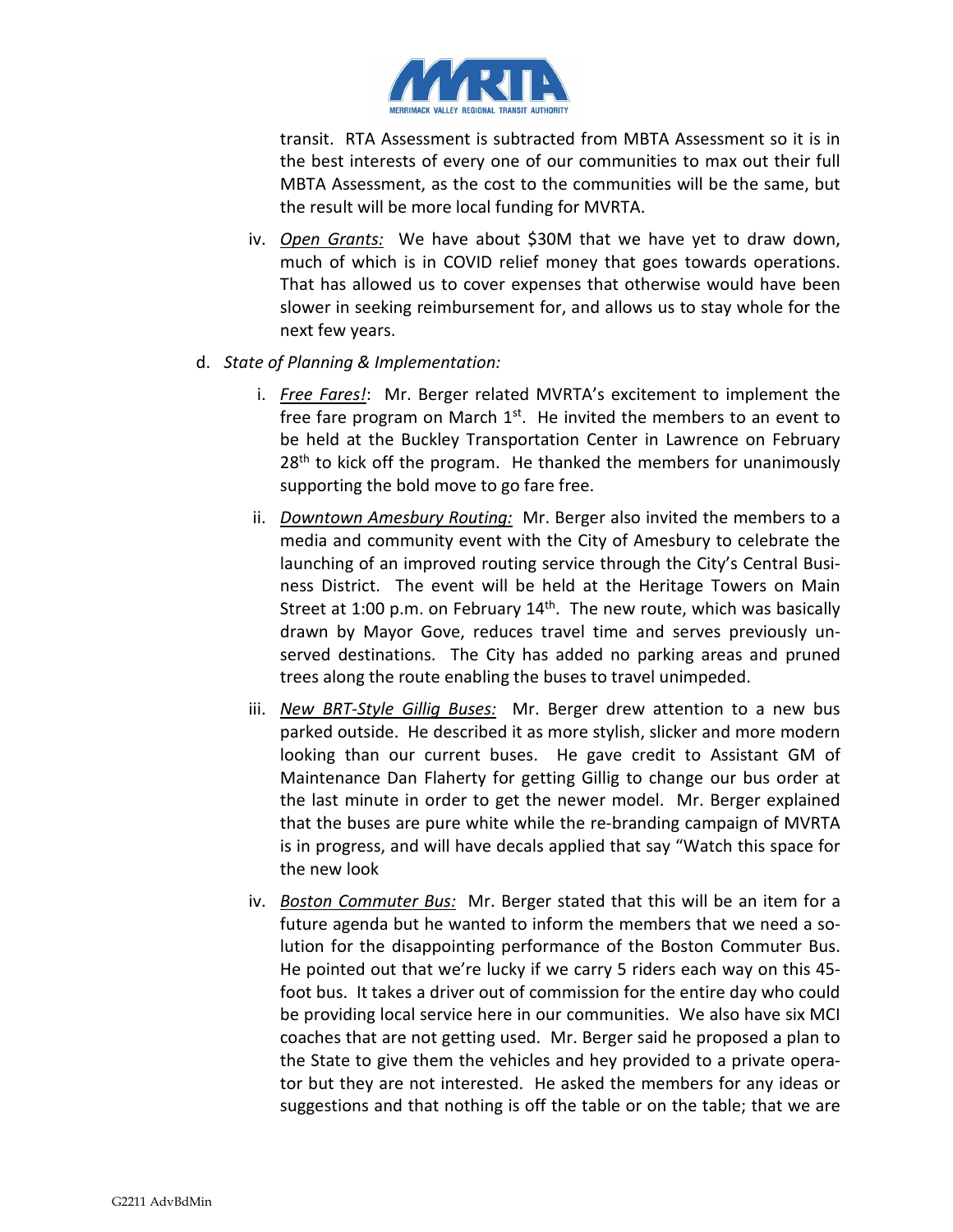

in the exploratory mode. Unfortunately, the Bus-on-Shoulder project has not worked out because of its restrictions, therefore providing no help to the situation.

- v. *Amazon Consultation:* Mr. Berger stated that he had some consultation with Amazon, who's building a new facility on Osgood Street in North Andover. Also, the consultant doing the roadway planning reached out to MVRTA about introducing service along the Route 125 corridor to provide transportation to the facility. He also brought up that funding will be an element of the discussion. Ideally, he said, we would provide service from downtown Haverhill to downtown Lawrence, through North Andover along Route 125, serving, not only Amazon, but several key destinations along the route.
- vi. *AmbuBus Decommissioning*: The four Ambubuses and vans that are NERAC assets are not functional at this time and have not been used since 2015. We have relocated them to the parking lot across the street to free up needed space in our yard while we work with NERAC councilors to decommission the vehicles. I inherited the position of chair of NERAC's evacuation and sheltering subcommittee from Joe (Costanzo) and, in that position, I plan to encourage future expenditures on projects that would be useful during non-emergency situations as well as emergency situations. That would insure the viability of the vehicles when needed.
- vii. *Shared Streets*: Mr. Berger addressed MassDOT's Shared Streets grant program which was opened up to RTAs this year. Additionally, city and town applications will get extra points for incorporating transit provisions and including RTAs as partners. He offered to be the lead on grants particularly for bus shelters. He introduced the Smart Shelter offered by a newly opened company in the Ward Hill section of Haverhill. These could be used where a sidewalk width may not allow for a full shelter.
- viii. *Spare Dynamic Scheduling*: Mr. Berger related that the Spare Dynamic Scheduling Software, which would have allowed limited same-day reservations, did not live up to our needs. It was decided that it was in the best interest of Spare and MVRTA to terminate that project. We often have to make on-the-fly changes for our customers, especially dialysis patients. The Spare software was unable to allow us to do the manual realtime fixes that our customers expect us to do. Looking at the numbers, we have an over 90% on-time performance but during the testing it was about 50%, which is obviously not acceptable.
- ix. *Riverbank Stabilization Project*: This project, which is what will keep this facility from falling into the Merrimack River. We did complete the procurement and selected Sum Co, who is very qualified to do the in-water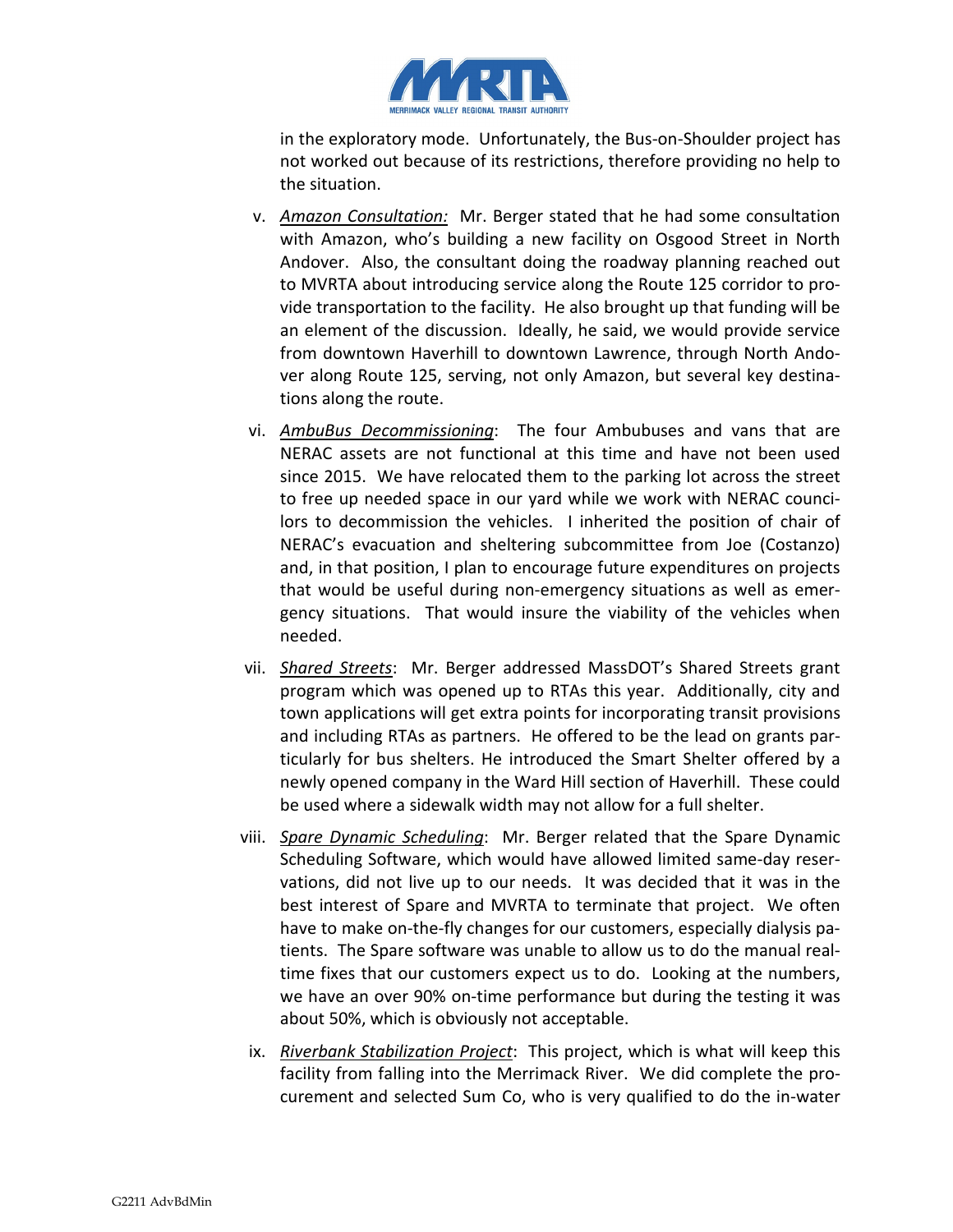

work. We have a limited window (after July  $15<sup>th</sup>$ ) when we can perform the in-water work because of the sturgeon fish spawning period. In order to expend State funds by the end of the fiscal year (required), we are identifying advance work and procurements to conduct now.

- e. *State of Outreach:*
	- i. *We Will Leave No Town Behind:* Mr. Berger related that when he first began as Administrator he reached out to the more urban communities because that's the core of our service area but, in no way does that mean he does not have love for his rural communities. He pointed out that we have West Newbury in attendance for the second time, Groveland in attendance for the first time ever and that Rowley is also here. We want to connect the urban and rural services so they are not deemed as separate. You might take a van to connect to the fixed route, for example. We talked about going across the river into Groveland. If analysis proves that demand warrants it, that makes a lot of sense.
	- ii. *Rebranding:* Mr. Berger stated that we have pooled a group of local artists and we are looking at identifying a name that people can say "I'm catching the "." We're looking for something that's easy to say, reflects our multi-cultural communities, is hip, and appeals to youth and to seniors.

## **3. Governance:**

- a. *Election of Advisory Board Officers:*
	- i. Presentation of Candidate Slate by Andrew Shapiro, North Andover: Mr. Shapiro stated that he would like to see Allison Heartquist, representing Haverhill, as the Chair, Frank Bernet, representing Lawrence, as Vicechair, Kathleen Colwell, representing Methuen, as Secretary, and James Ryan, representing Salisbury, as Treasurer. Mr. Shapiro asked for a motion to make these appointments. Mr. Benet so moved, seconded by Mr. Levine; Motion Passed, Vote Unanimous.
	- ii. Appointment of Finance/Audit Committee Members: Mr. Berger asked for volunteers to serve on the committee. Having heard from the members, Ms. Colwell nominated James Ryan as the Chair, Jacki Byerley, Angela Cleveland and Frank Bonet to form the committee. Ms. Heartquist called for a vote. Nominations accepted, Vote unanimous.
	- iii. Appointment of Fixed Route Service Committee: Mr. Berger noted that we did not have to form this committee today but some members volunteered. Mr. Shapiro offered to serve as did Ms. Heartquist, Mr. Levine and Ms. Cleveland. Mr. Bonet moved to nominate those volunteers. Ms. Heartquist called for a vote. Nominations accepted, Vote unanimous.